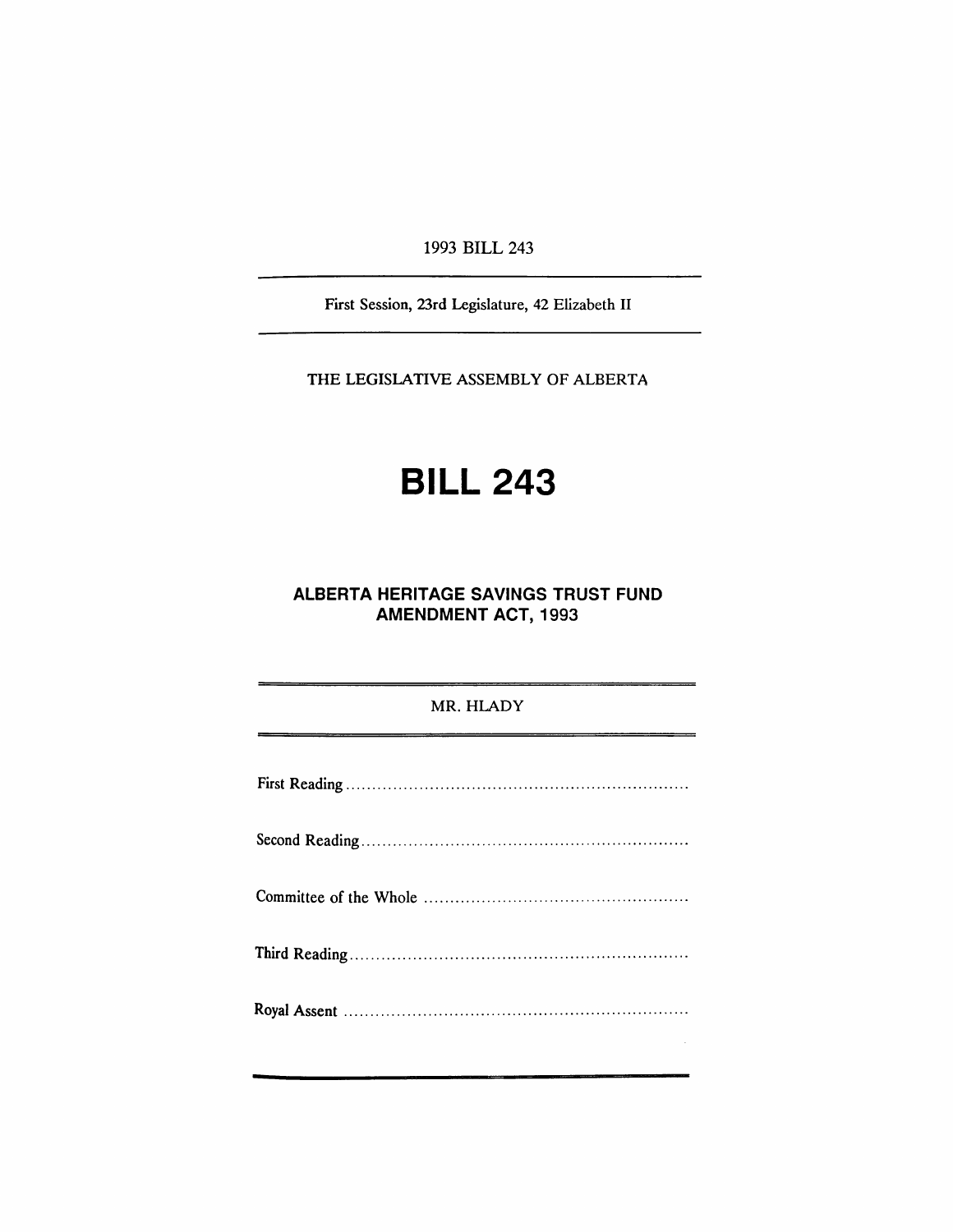*Bill 243 Mr. Hlady*

## **BILL 243**

1993

#### **ALBERTA HERITAGE SAVINGS TRUST FUND AMENDMENT ACT, 1993**

*(Assented to* , 1993)

HER MAJESTY, by and with the advice and consent of the Legislative Assembly of Alberta, enacts as follows:

*1 The Alberta Heritage Savings Tnlst Fund Act is amended by this Act.*

*2 Section* 6(1) *is amended by adding the following after clause (e):*

(1) the making of investments which, in the opinion of the Investment Committee, or in the opinion of the Legislative Assembly expressed in a resolution of the Assembly, may yield a reasonable return or profit to the Trust Fund and will facilitate the protection, enhancement or sustainable development of the environment.

*3 Section* 6 *is amended by adding the following after subsection*  $(5):$ 

 $(5.1)$ Investments referred to in subsection  $(1)(f)$ :

(a) shall be made or approved in accordance with the directions contained in a resolution of the Legislative Assembly,

(b) in the absence of any such directions, shall be made with the approval of the Investment Committee, and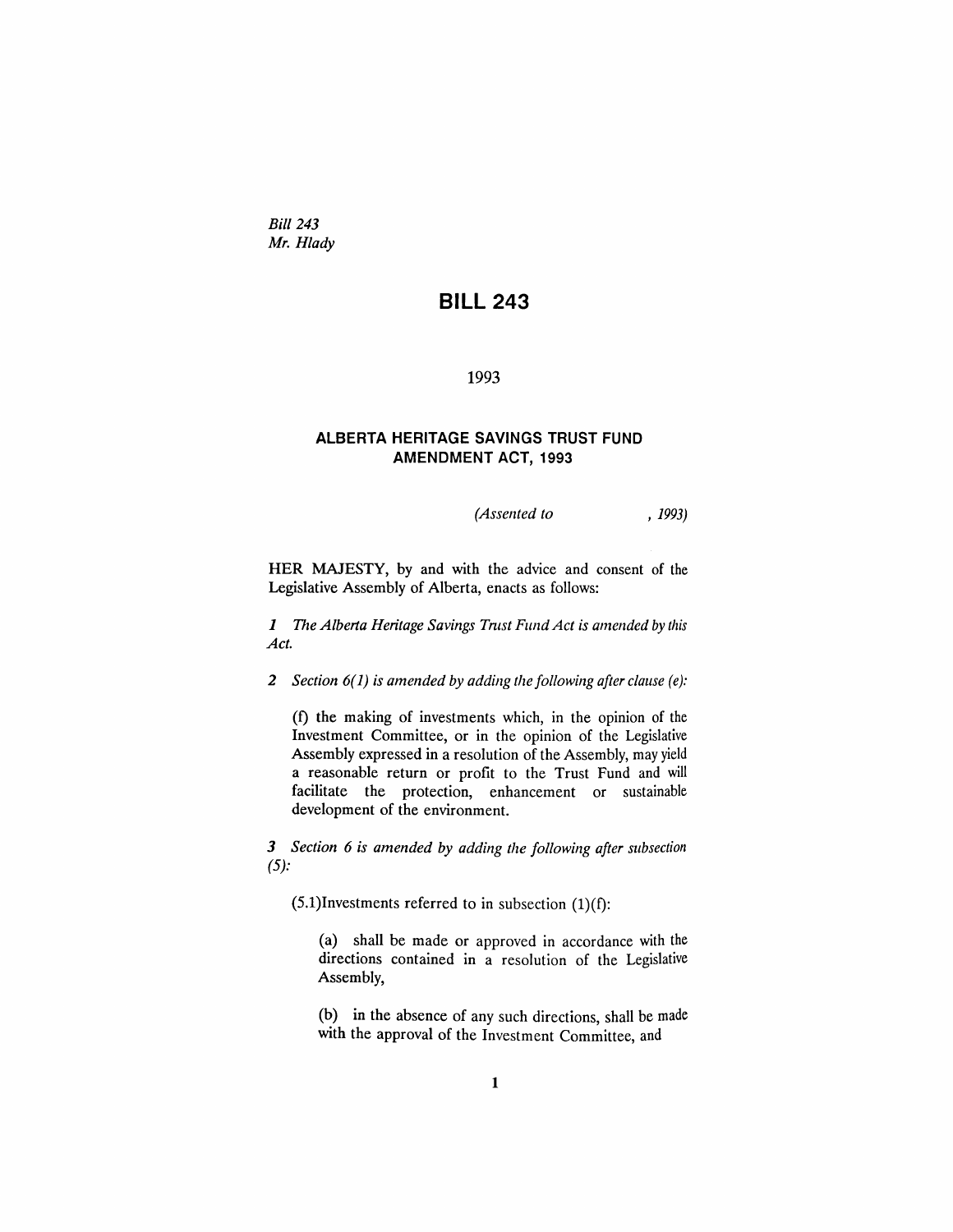## **Explanatory Notes**

1 This Bill will amend Chapter A-27 of the revised Statutes of Alberta.

2 This amendment will create an "Environmental Investment Division" of the Alberta Heritage Savings Trust Fund.

 $\sim$ 

 $\sim 10^6$